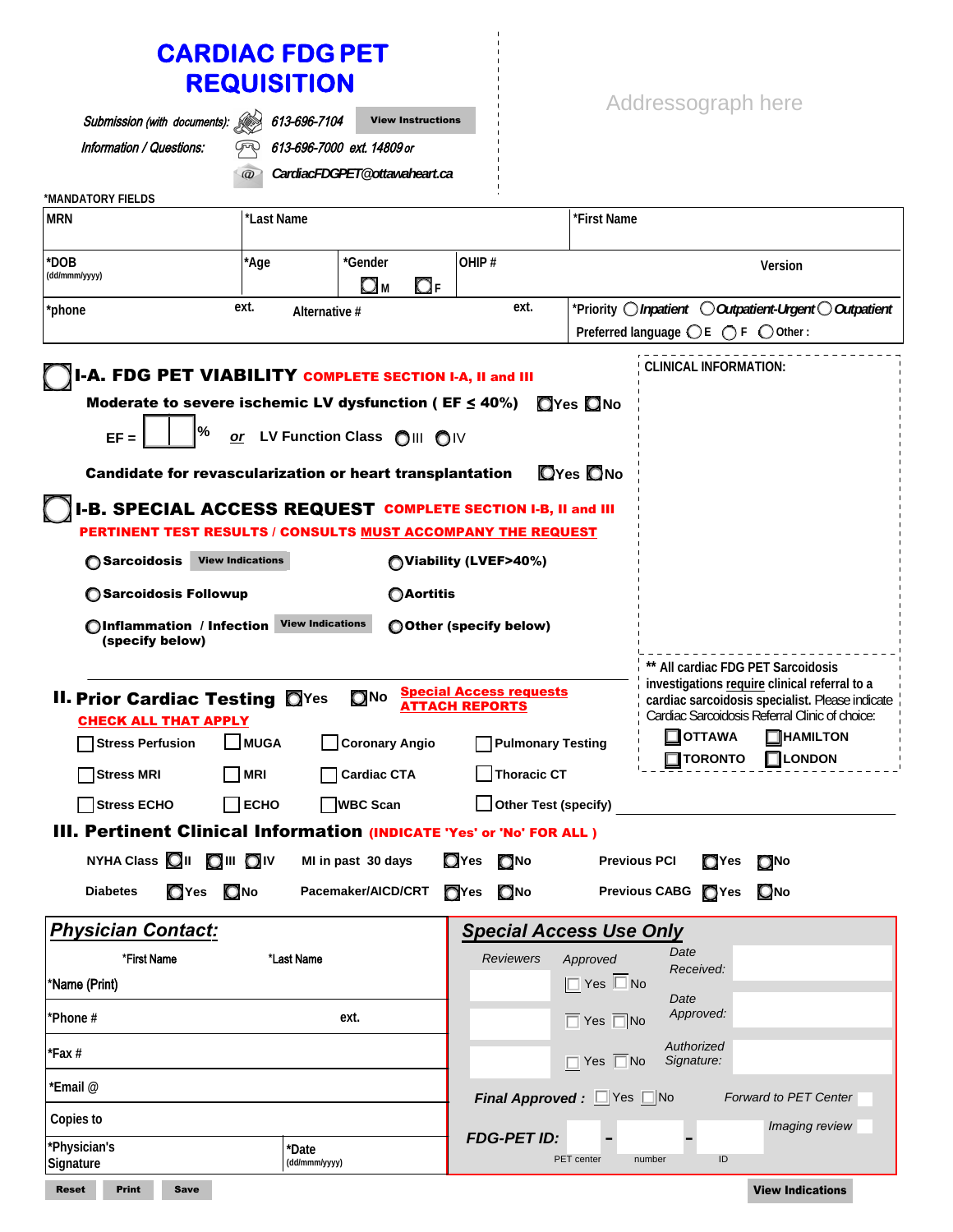#### **ORDERING CARDIAC FDG PET Return to Requisition**

**CARDIAC VIABILITY ASSESSMENT** is the only cardiac approved indication (INSURED) for FDG PET in the province of Ontario.

Your patient must meet insured criteria as follows:

- ‐ an EF < 40% (or LV class III or IV) **AND**
- ‐ be a candidate for revascularization

#### **INSTRUCTIONS**

**COMPLETE:** Patient information, **all parts** of Section **I‐A**, **II and III.** Provide relevant CLINICAL INFORMATION in the box provided and ensure the physician contact section is complete.

Submit to cardiac booking office.

#### **CARDIAC SPECIAL ACCESS PROGRAM (SAP)**

Requests for FDG PET imaging may be granted, for specific indications, via the Provincial Cardiac FDG PET Special Access program (UNINSURED). Such requests require submission of supporting evidence and review by an expert panel. Specific criteria for these indications may apply (\*).

Special Access **indications** currently include (but may not be limited to):

| Cardiac Sarcoidosis and follow up * | <b>Aortitis</b> |
|-------------------------------------|-----------------|
| Device Infection *                  | ARVC. AIC *     |
| <b>Endocarditis *</b>               | Myocarditis *   |
| Other Inflammatory processes *      |                 |

**Viability Assessment with EF > 40 (large fixed defect on perfusion imaging)** 

#### **INSTRUCTIONS**

**COMPLETE:** Patient information, **all parts** of Section **I‐B**, **II** and **III. Provide relevant** CLINICAL INFORMATION in the box provided and indicate the Sarcoidosis referral clinic of choice (requirement). Ensure the physician contact section is complete to allow SAP staff to communicate with the referring physician.

**REQUIRED ATTACHMENTS:** Pertinent clinical results ie consult, current medical treatment, rationale explaining need for FDG PET, relevant diagnostic tests (MR, CT, echo, ECG, lab results).

Requests for FDG PET via Special Access will not be processed if the requisition is incomplete or supporting documentation is not attached.

More Info:

http://www.ccn.on.ca/ccn\_public/uploadfiles/files/FDG\_PET\_Requisition\_Package\_04Apr2017.pdf

https://www.ottawaheart.ca/document/cardiac‐fdg‐pet‐requisition

https://www.ottawaheart.ca/fr/document/demande‐d%E2%80%99examen‐tep‐au‐fdg

#### **Submission of Special Access Requests:**

**Complete the requisition and FAX it along with supporting documents to : 613‐696‐7104**

**Questions:** please call 613‐696‐7000, ext. 14809 or email us at cardiacfdgpet@ottawaheart.ca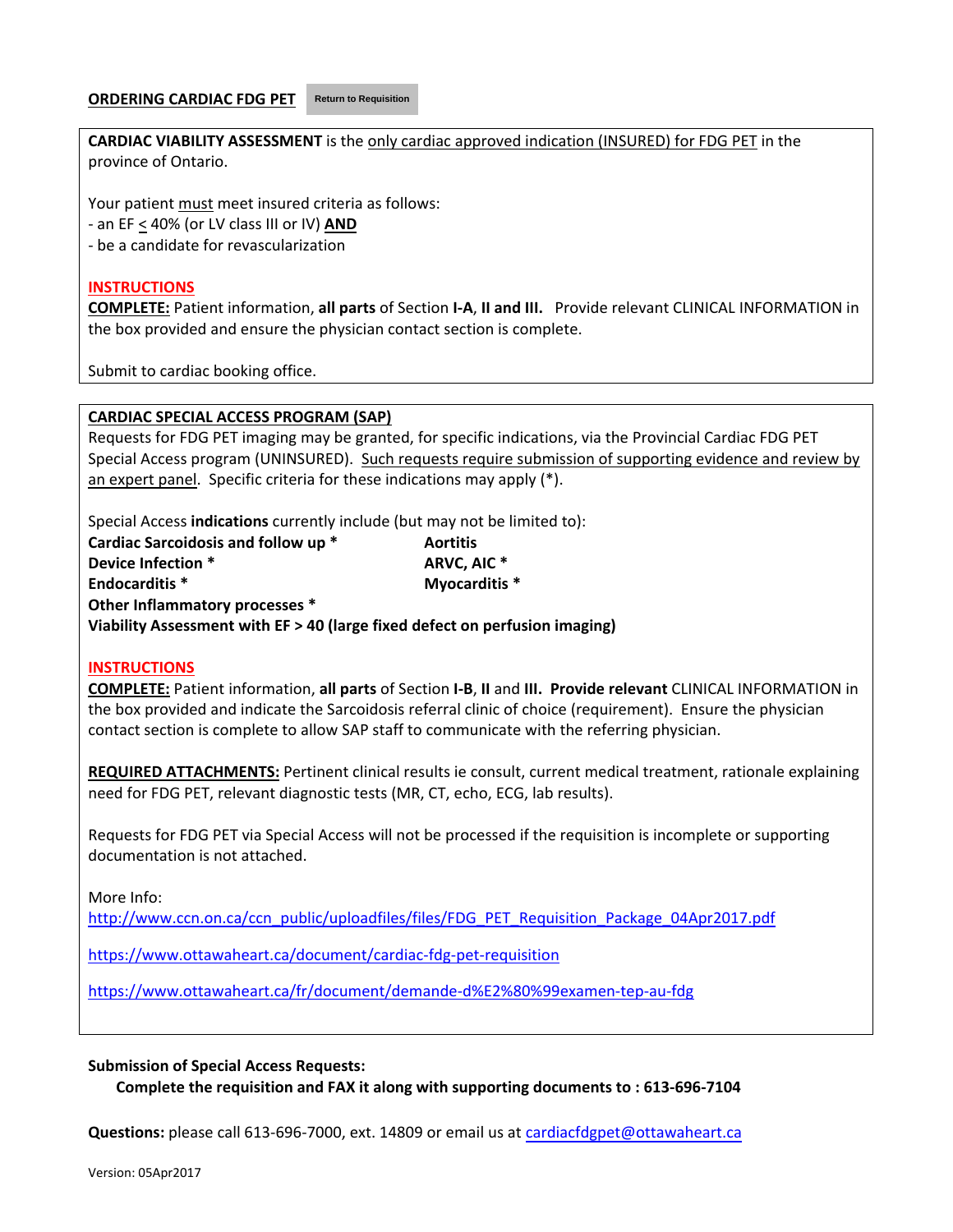#### **Indications for FDG PET in CARDIAC SARCOIDOSIS (CS)**

**Return to Requisition**

**ALL referrals for Cardiac FDG PET imaging for cardiac sarcoidosis MUST be accompanied by supporting documentation including, but not limited to clinical consults, Cardiac MR, thoracic CT, echo (TEE, TTE), lab report, ECG's.**

#### **ACCEPTED CLINICAL INDICATION PRESENTATION 1.Patients with biopsy proven or clinical diagnosis of pulmonary or systemic sarcoidosis AND in whom obstructive coronary disease has been ruled out\* \***Perfusion/FDG PET imaging may not be able to distinguish CS scar and inflammation from hibernating myocardium. This should be considered when ordering the test and interpreting the findings. Supporting documents must include of positive biopsy or clinical consult demonstrating pulmonary or systemic sarcoid. **AND one or more** *abnormal* **initial screening tests to screen for cardiac involvement.** An Abnormal screening test is defined as **one or more** of the following: abnormal ECG defined as complete left or right bundle branch block and/or presence of unexplained pathological Q waves in 2 or more leads abnormal echo defined as RWMA and/or wall aneurysm and/or basal septum thinning and/or LVEF < 50% ● abnormal Holter defined as sustained or nonsustainedVT cardiac MRI suggestive of cardiac sarcoid **2. In young patients (age < 60 years) with unexplained, new onset, significant conduction system disease, to screen for CS as underlying etiology.** Supporting documents must include ECG or consult letter. Defined as sustained Mobitz II 2nd degree or 3rd degree AVblock **3. In patients with idiopathic sustained ventricular tachycardia (VT), to screen for CS as underlying etiology.** Supporting documents must include ECG or consult letter/clinic notes, echo, other tests. idiopathic VT is defined as VT **not** fulfilling any of followingcriteria i. Typical outflow tract VT ii. Fascicular VT iii. VT secondary to other structural heart disease (coronary artery disease, any cardiomyopathy other than idiopathic). **4. In patients with proven CS to follow response to treatment with steroids and/or immunosuppressants.** Supporting documents must include documentation of treatment to date, consult letter/clinic notes, echo, other tests. • Patients undergoing 3 or more FDG PET scans to assess response to therapy will have PET scan series reviewed by expert PET reviewer and Cardiac Sarcoid Specialist.

**Patients must meet presentation criteria for any given clinical indication**

**Diet preparation** (high fat, low carbohydrate, low protein) **is required** for optimal image results using FDG PET. Click **Click** here for required **ketogenic diet** prep.

As a condition of approval for cardiac FDG PET investigation of sarcoidosis, **all patients require** a clinical referral to a CS specialist, who is also involved with the MOH PET Cardiac Sarcoidosis Registry.

**Please forward questions or concerns to cardiacfdgpet@ottawaheart.ca** Version March 25, 2017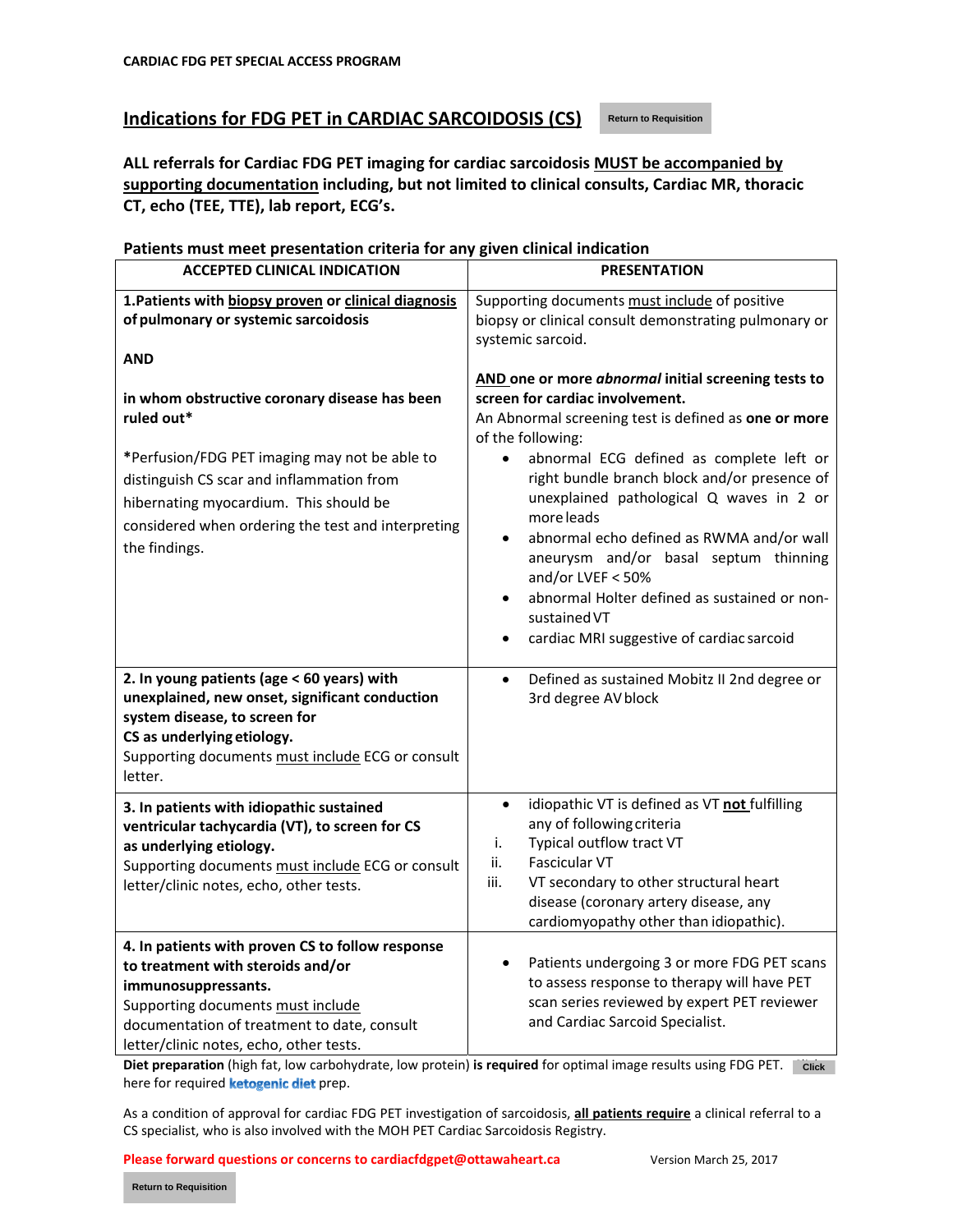**INDICATIONS FOR FDG PET/CT IMAGING IN THE DETECTION OF CARDIAC INFLAMMATION AND INFECTION ‐** *FDG PET/CT may be indicated as an adjuvant imaging tool to existing standard institutional practice and is not meant to replace standard clinical investigation.*

### *ALL referrals for Cardiac FDG PET imaging for cardiac infection/inflammation MUST be accompanied by supporting evidence such as clinical consults, Cardiac MR, CT, echo (TEE, TTE), lab reports.*

| <b>ACCEPTED CLINICAL</b>                                                                                                                                                       | <b>PRESENTATION</b>                                                                                                                                                                                                                                                                                                                                                                                         |  |
|--------------------------------------------------------------------------------------------------------------------------------------------------------------------------------|-------------------------------------------------------------------------------------------------------------------------------------------------------------------------------------------------------------------------------------------------------------------------------------------------------------------------------------------------------------------------------------------------------------|--|
| <b>INDICATION</b>                                                                                                                                                              |                                                                                                                                                                                                                                                                                                                                                                                                             |  |
| 1. Infection in Implantable<br><b>Cardiac Devices such as</b><br>pacemaker, ICD, CRT where<br>there is a high clinical suspicion<br>and/or laboratory evidence of<br>infection | One or more of the following is suspected:<br>generator pocket infection without endovascular lead infection<br>endovascular lead infection without generator pocket infection<br>$\bullet$<br>generator pocket infection and endovascular lead infection<br>$\bullet$<br><b>OR</b><br>The diagnosis of infection has been made and there is:<br>Suspected extra-cardiac complications (i.e. septic emboli) |  |
| 2. Infective endocarditis (using<br>modified Duke criteria) where<br>there is a high clinical suspicion<br>and/or laboratory evidence of<br>infection                          | One or more of the following:<br>Possible infective endocarditis<br>Rejected infective endocarditis (according to modified Duke<br>$\bullet$<br>Criteria), but clinical suspicion is high<br>Definite infective endocarditis with:<br>٠<br>Suspicion of extra-cardiac complications (i.e. septic<br>i)<br>emboli)<br>Suspicion of cardiac complications (e.g. perivalvular<br>ii)<br>abscess)               |  |
| 3. Pericarditis                                                                                                                                                                | One or more of the following:<br>Persistent symptoms despite 2 weeks of adequate therapy<br>Recurrent pericarditis/symptoms despite adequate treatment of<br>٠<br>the initial episode<br>Assess response to therapy 4 weeks after therapy initiation<br>٠                                                                                                                                                   |  |
| 4. Myocarditis                                                                                                                                                                 | One or more of the following:<br>Recurrent myocarditis/symptoms despite adequate treatment of<br>٠<br>the initial episode<br>Lack of left ventricular function recovery<br>٠<br>Troponin elevation out of keeping with the diagnosis of<br>$\bullet$<br>myocarditis                                                                                                                                         |  |
| 5. Patients with unexplained<br>cardiomyopathy and<br>ventricular arrhythmia (ARVC,<br>AIC)<br>6. Other Inflammatory process                                                   | Ventricular arrhythmia in the setting of unexplained<br>$\bullet$<br>cardiomyopathy, despite adequate investigation, including<br>referral/consultation with an EP (electrophysiology) specialist.<br>Compelling evidence must be provided. Suspicion of cardiac                                                                                                                                            |  |
|                                                                                                                                                                                | inflammatory processes ie multiple differential inflammatory<br>diagnoses based on MRI/CT imaging. 3 reviewers for approval.                                                                                                                                                                                                                                                                                |  |

\*A special diet preparation (high fat, low carbohydrate, low protein) is required for optimal image results using FDG PET. click here for required **ketogenic diet** prep.

**Please forward questions or concerns to cardiacfdgpet@ottawaheart.ca Return to Requisition**<br>**Return to Requisition** 

Version March 25, 2017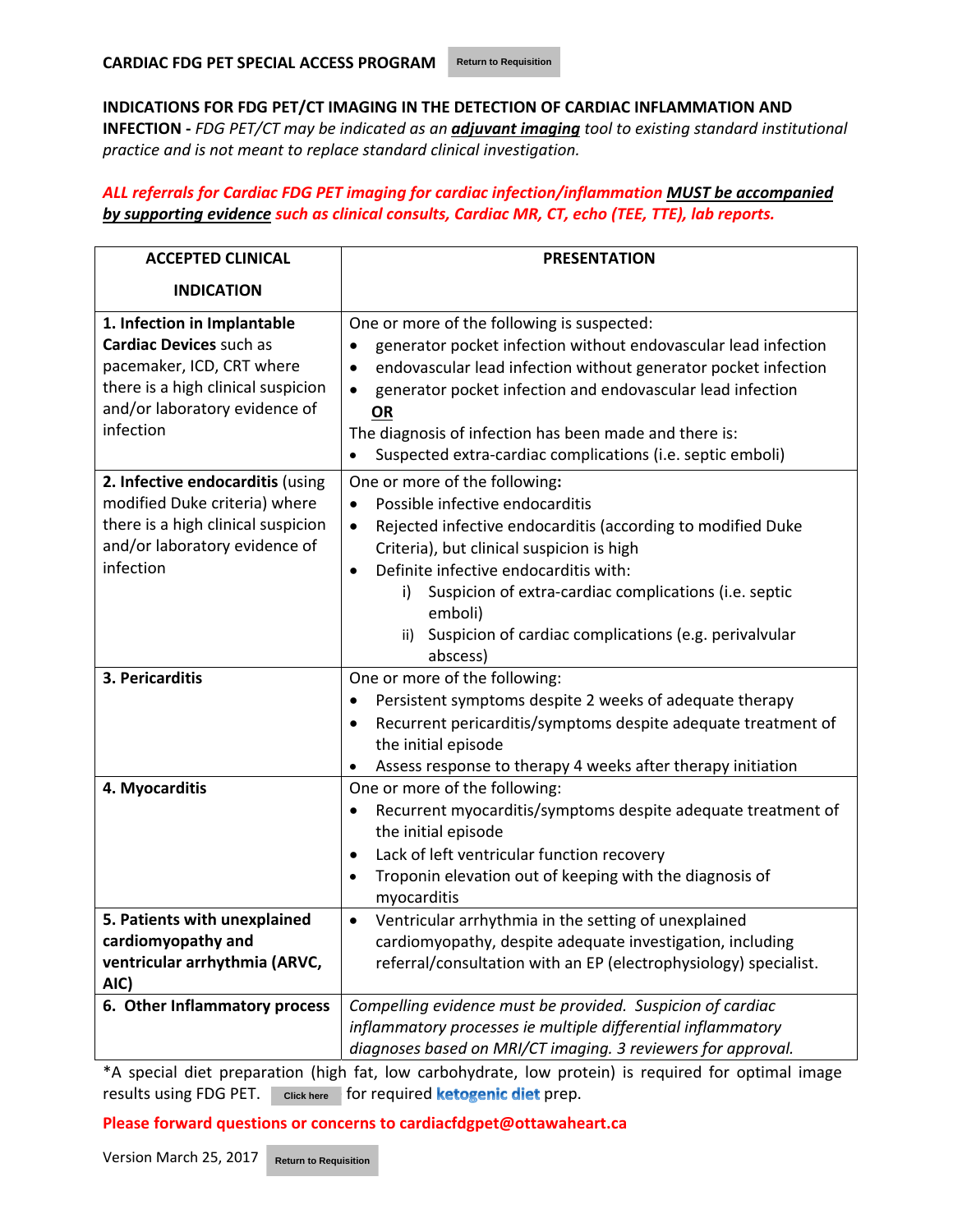



## **University of Ottawa Heart Institute Ketogenic diet (high fat, high protein, low carbohydrate) preparation for FDG PET Imaging of cardiac inflammation**

The Ketogenic diet is a high fat, high protein, and low carbohydrate diet that you need to follow for one day before your scan. Following this diet will help improve the imaging pictures obtained from your scan. The Ketogenic diet is safe to follow and is approved for use for one day as preparation for the scan.

#### *Why do I need to change my diet the day before the scan?*

The purpose of the scan is to find abnormal areas in your heart. The muscle cells of the heart absorb and use glucose (sugar) for energy. The PET imaging scan uses Fluorodeoxglucose (FDG), a sugar based tracer. When we inject FDG, normal healthy heart muscle cells will absorb FDG because it is a sugar. FDG PET imaging allows the doctors to see areas of the heart that are normal or abnormal.

In certain conditions, such as sarcoidosis or other inflammatory conditions, we do not want the normal heart muscle cells to absorb the FDG because it interferes with the imaging pictures. The ketogenic diet helps ensure high quality images because the high fat content of the diet forces the body to choose fats for fuel and energy rather than carbohydrates (sugars). Therefore, the normal cells are 'tricked' into using fat as energy and the FDG is not absorbed. As a result, only the abnormal areas of the heart are seen. **Return to Requisition French Version**

To follow the ketogenic diet, you must choose high fat and protein foods and avoid carbohydrate foods for the entire day before your scan. High fat and protein foods include meat, fatty fish such as salmon and tuna, eggs, vegetable oil, margarine, and butter. Carbohydrate (sugar) is found in all grains, starchy vegetables, all fruit and dairy products. We have provided a sample menu and food choices below to help you with your food choices.

If you have diabetes, please contact your diabetes doctor or nurse. Your diabetes medications and/or insulin will need to be adjusted so you do not get low blood sugars while following this diet. This diet is only for one day and your diabetes can be managed while you follow the diet.

In addition to following the ketogenic diet, you must also avoid strenuous exercise the day before your scan. You must not eat or drink anything (except water) before the scan. It is important that you drink two to three ‐12 ounce (355 ml) glasses of water through the day to stay adequately hydrated.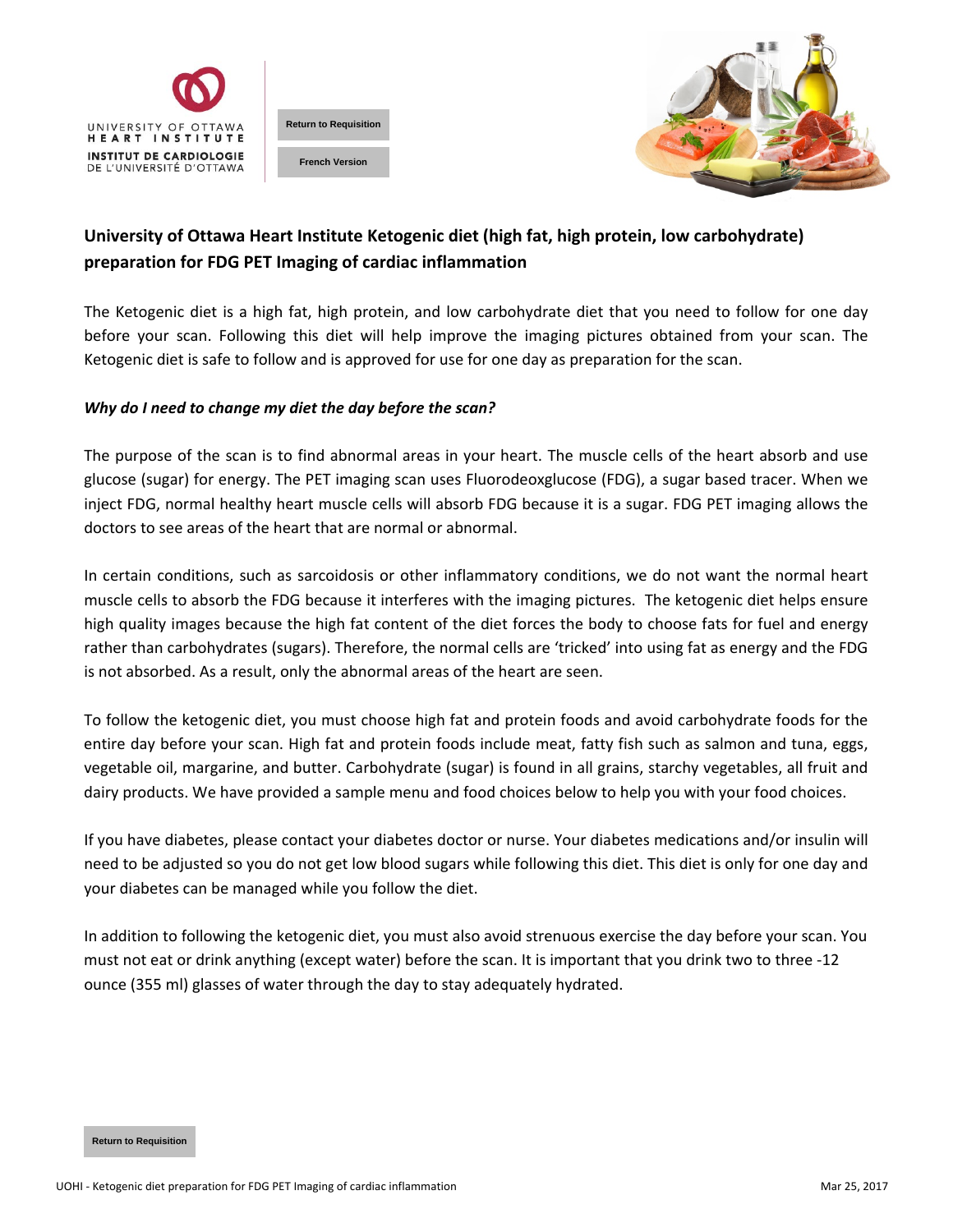**Return to Requisition**



**FOR 1 DAY BEFORE YOUR SCAN:** Follow a high fat, high protein, low carbohydrate diet as described below. **FOR 12 HOURS BEFORE YOUR SCAN:** Do not eat or drink anything (except water).

| SAMPLE MENU FOR THE DAY BEFORE YOUR SCAN   |                                                      |                                                  |  |
|--------------------------------------------|------------------------------------------------------|--------------------------------------------------|--|
| <b>BREAKFAST</b>                           | <b>LUNCH</b>                                         | <b>DINNER</b>                                    |  |
| $\checkmark$ 2 scrambled eggs with green   | $\checkmark$ Hamburger patty (no bun) or 3 ounces of | $\checkmark$ 4 to 6 ounces of steak or salmon or |  |
| peppers, mushrooms, onions                 | roast beef or turkey                                 | chicken (skin on)                                |  |
| $\checkmark$ 3 slices of bacon or 2 ounces | $\checkmark$ 1 cup of salad                          | × No breading or batter                          |  |
| of ham                                     | $\checkmark$ Low carbohydrate vegetables - see list  | $\checkmark$ 1 cup of salad                      |  |
| $\checkmark$ Coffee or tea                 | below                                                | $\checkmark$ Low carbohydrate vegetables - see   |  |
| × No milk or sugar                         |                                                      | list below                                       |  |
|                                            |                                                      |                                                  |  |

| $\checkmark$ YOU CAN EAT/DRINK THE FOLLOWING:      |                                                                                                                                                                                                                                          |  |
|----------------------------------------------------|------------------------------------------------------------------------------------------------------------------------------------------------------------------------------------------------------------------------------------------|--|
| $\checkmark$ Beverages without sugar:              | water, mineral water, seltzer, coffee or tea or herbal tea (no milk or sugar*)<br>* you can use Equal, NutraSweet, Splenda, Stevia, Sweet'N Low                                                                                          |  |
| $\checkmark$ Meat and alternatives:                | eggs, bacon, ham, fatty red meat, chicken or turkey (skin on), salmon, tuna,<br>sardines, anchovies (Fry or broil your meat. Do not grill. Do not bread or batter.)                                                                      |  |
| $\checkmark$ Fats/Oils and seasonings:             | butter, margarine, canola oil, olive oil, salt, pepper<br>✓                                                                                                                                                                              |  |
| $\checkmark$ Nuts:                                 | 1/4 cup of almonds or walnuts or pistachios                                                                                                                                                                                              |  |
| $\checkmark$ Low carb vegetables<br>in moderation: | 1/2 to 1 cup of any of the following: arugula, asparagus, broccoli, Brussels sprouts,<br>✓<br>cabbage, cauliflower, celery, cucumber, green beans, green peppers, kale, lettuce,<br>onions, radishes, spinach, white mushrooms, zucchini |  |

| <b>× DO NOT EAT/DRINK THE FOLLOWING:</b>                                                                                                   |                                                                                                                                                                                                                                                                                                                                                                                                 |  |
|--------------------------------------------------------------------------------------------------------------------------------------------|-------------------------------------------------------------------------------------------------------------------------------------------------------------------------------------------------------------------------------------------------------------------------------------------------------------------------------------------------------------------------------------------------|--|
| <b>× NO fruits</b><br><b>× NO sugar or any food</b><br>containing sugar:<br>Be careful - many processed<br>products contain hidden sugars. | <b>*</b> honey<br>* ketchup<br>$\times$ molasses<br><b>*</b> BBQ sauce<br><b>*</b> mustard<br><b>*</b> peanut butter<br>* beer nuts<br>$x$ syrup<br>$\star$ jam/preserves<br><b>x</b> nut butter<br>× relish<br>$x$ candy/mints<br><b>*</b> chewing gum<br><b>*</b> mayonnaise/Miracle Whip<br>× Nutella<br>* commercial salad dressings (e.g. Ranch, Thousand Islands)<br><b>*</b> cough drops |  |
| <b>× NO beverages containing</b><br>sugar or Aspartame or<br>alcohol:                                                                      | * fruit drinks (e.g. Kool-Aid, Tang)<br><b>*</b> soft drinks<br><b>*</b> beer<br>* flavoured water<br>* sports drinks (e.g. Gatorade)<br><b>x</b> wine<br>* non-alcoholic beer<br><b>*</b> juices<br><b>*</b> spirits                                                                                                                                                                           |  |
| <b>× NO dairy products:</b>                                                                                                                | $x$ milk<br>* frozen yogurt<br><b>*</b> pudding<br>× yogurt<br>× yogurt drinks<br><b>*</b> cheese<br>$\star$ ice cream                                                                                                                                                                                                                                                                          |  |
| <b>× NO processed meats:</b>                                                                                                               | * deli meat<br>* hot dog<br>* breaded or battered meat/poultry/fish                                                                                                                                                                                                                                                                                                                             |  |
| <b>× NO grains or starches:</b>                                                                                                            | $\times$ granola bars<br><b>x</b> wheat<br>$x$ rice<br>$\times$ bread<br><b>*</b> bagels<br>$\times$ cakes<br>$\times$ pasta<br>$x$ rye<br>$x_{\text{buns}}$<br>× quinoa<br><b>*</b> cookies<br>$\times$ oats<br><b>*</b> buckwheat<br><b>*</b> muffins<br><b>*</b> barley<br>$\times$ cereals                                                                                                  |  |
| <b>× NO root or starchy</b><br>vegetables:                                                                                                 | <b>*</b> beets<br>$\times$ carrots<br><b>×</b> potatoes<br>$x$ corn<br><b>x</b> sweet potatoes<br>$\times$ acorn squash<br><b>*</b> turnips<br><b>*</b> green peas<br>* butternut squash<br><b>*</b> parsnips<br>$x$ yams                                                                                                                                                                       |  |
| <b>× NO beans or legumes:</b>                                                                                                              | <b>*</b> black beans<br><b>*</b> baked beans<br>$\star$ chick peas<br>$x$ peanuts<br><b>*</b> kidney beans<br>$\star$ split peas<br><b>*</b> lentils                                                                                                                                                                                                                                            |  |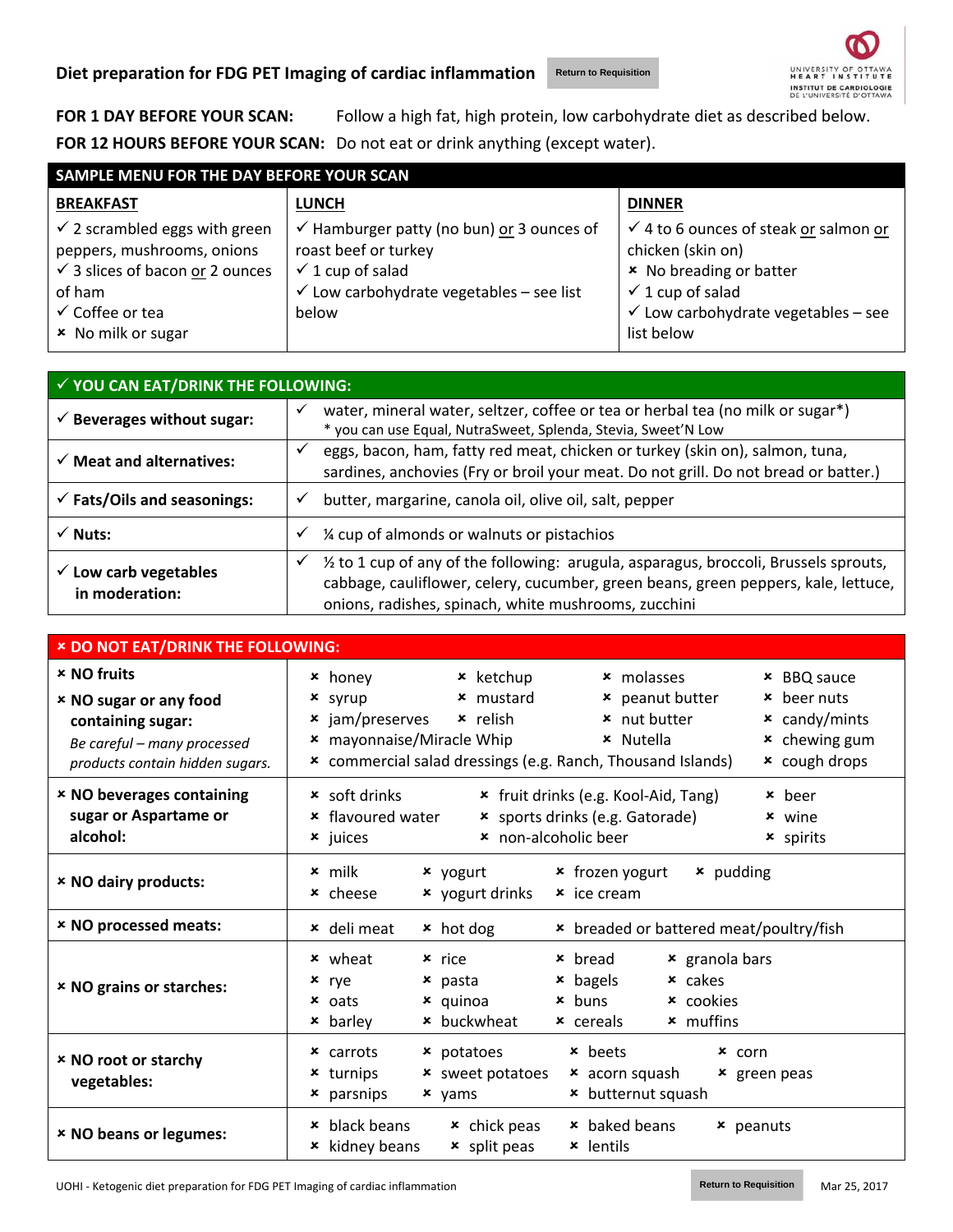

**Return to Requisition**



## **Régime cétogène (forte teneur en gras et en protéines, faible teneur en glucides) de l'Institut de cardiologie de l'Université d'Ottawa en vue d'un examen d'imagerie par TEP pour détecter une inflammation cardiaque**

Le régime cétogène est un régime à forte teneur en gras et en protéines, et à faible teneur en glucides que vous devez suivre la journée précédant votre examen. En vous alimentant selon ce régime, vous contribuerez à améliorer les images tirées de votre examen. Le régime cétogène est sûr et approuvé pour une journée à titre de préparation à la TEP.

#### *Pourquoi dois‐je modifier mon alimentation la veille de mon examen?*

Cet examen vise à mettre en évidence les zones anormales de votre cœur. Les cellules musculaires du cœur absorbent le glucose (sucre) et l'utilisent comme source d'énergie. L'examen d'imagerie par TEP utilise le fluorodéoxyglucose (FDG), un traceur à base de sucre. Quand nous injectons le FDG, les cellules musculaires normales du cœur l'absorbent parce qu'il s'agit d'un sucre. L'imagerie par TEP au FDG permet aux médecins de voir les zones du cœur qui sont normales ou anormales.

Dans certaines conditions, notamment en présence de sarcoïdose ou d'autres états inflammatoires, nous ne voulons pas que les cellules musculaires normales du cœur absorbent le FDG, car cela interférerait avec les images de l'examen. Le régime cétogène garantit l'obtention d'images de très haute qualité, car le régime à forte teneur en gras force le corps à choisir les graisses comme combustible et énergie à la place des glucides (sucres). Ainsi, les cellules normales sont « trompées » et poussées à utiliser le gras comme source d'énergie, de sorte que le FDG n'est pas absorbé. Par conséquent, seules les zones anormales du cœur sont visibles.

Pour suivre le régime cétogène, vous devez privilégier des aliments à haute teneur en gras et en protéines, et éviter les glucides pendant toute la journée précédant votre examen d'imagerie. Les aliments riches en gras et en protéines incluent les viandes, les poissons gras (tels que le saumon et le thon), les œufs, l'huile végétale, la margarine, et le beurre. Les glucides (sucres) se trouvent dans tous les produits céréaliers, légumes farineux, fruits et produits laitiers. Vous trouverez ci‐dessous un exemple de menu et une liste d'aliments pour vous aider à choisir des aliments appropriés.

Si vous êtes diabétiques, veuillez communiquer avec votre médecin ou votre infirmière en diabète. La posologie de votre insuline ou de vos médicaments contre le diabète devra être ajustée pour qu'en suivant ce régime votre taux de sucre dans le sang ne soit pas trop bas. Vous devez suivre ce régime pendant une journée seulement, et votre diabète peut être traité pendant cette période.

En plus de suivre un régime cétogène, vous devez éviter de faire des exercices vigoureux la veille de votre examen d'imagerie. Vous devez aussi vous abstenir de manger ou de boire (sauf de l'eau) pendant les 12 heures avant l'examen. Il est important que vous buviez deux à trois verres d'eau de 12 onces (355 ml) pendant la journée pour rester bien hydraté.

**Return to Requisition**